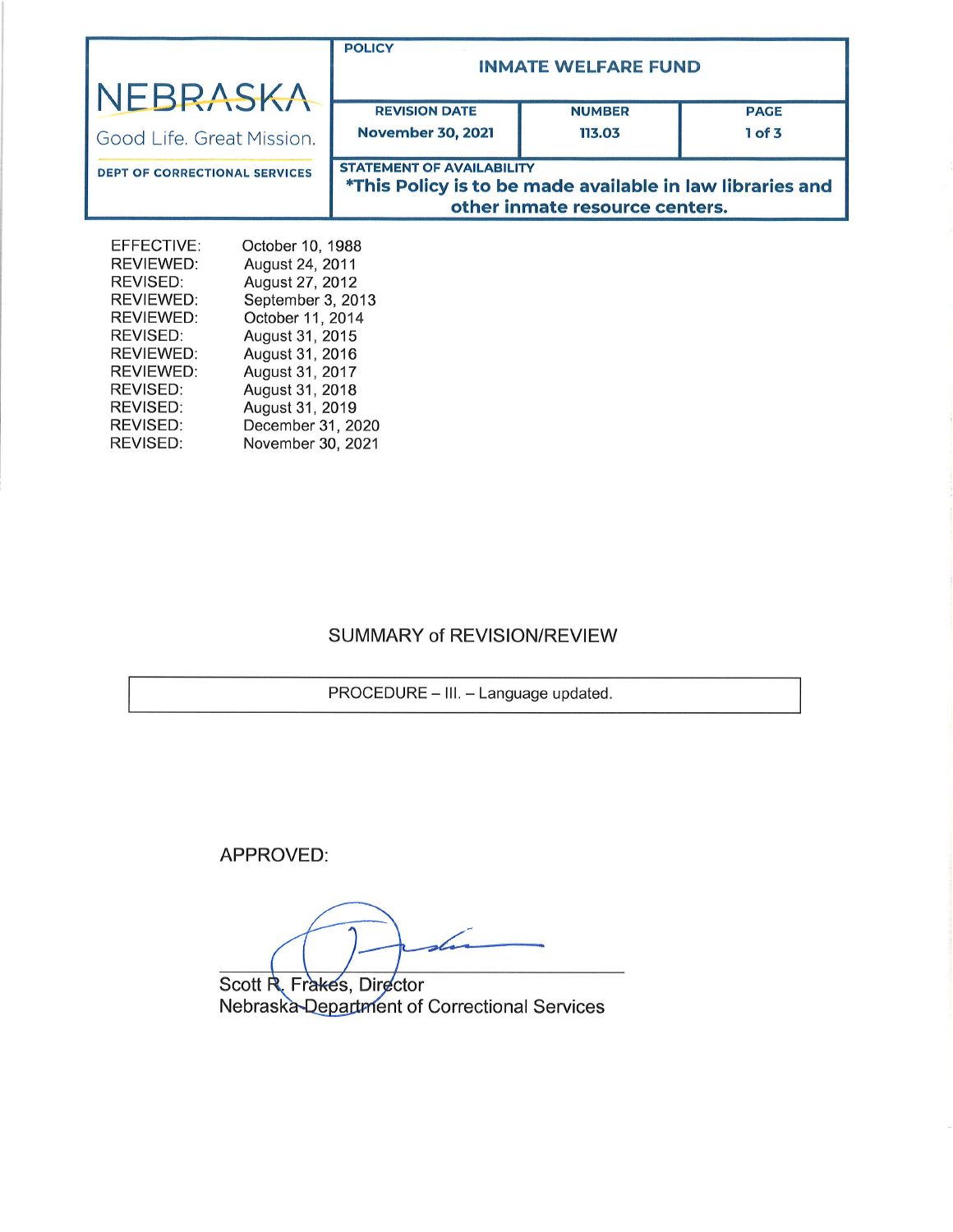|                                      | <b>POLICY</b><br><b>INMATE WELFARE FUND</b>                                                                                     |               |             |  |  |
|--------------------------------------|---------------------------------------------------------------------------------------------------------------------------------|---------------|-------------|--|--|
| NEBRASKA                             |                                                                                                                                 |               |             |  |  |
|                                      | <b>REVISION DATE</b>                                                                                                            | <b>NUMBER</b> | <b>PAGE</b> |  |  |
| Good Life. Great Mission.            | <b>November 30, 2021</b>                                                                                                        | 113.03        | $2$ of $3$  |  |  |
| <b>DEPT OF CORRECTIONAL SERVICES</b> | <b>STATEMENT OF AVAILABILITY</b><br>*This Policy is to be made available in law libraries and<br>other inmate resource centers. |               |             |  |  |

# PURPOSE

To establish a uniform and equitable method of allocating inmate welfare resources to the various facilities within Nebraska Department of Correctional Services (NDCS) and to provide policy for the expenditure of such allocations. (Nebr. Rev. Stat. 83-915 and 83-915.01)

## **GENERAL**

It is the policy of NDCS to insure an equitable distribution of the Inmate Welfare Fund for the purpose of improving the quality of inmates' lives during their incarceration. The Inmate Welfare Fund shall consist of revenues from soft drinks sold to inmates, profit from canteens, interest earned by the fund other than operating expenses, interest on inmate trust funds, and other revenue as identified by NDCS Accounting. The expenditure of these funds shall be used for the benefit of the inmates to provide recreational activities and equipment for inmates at all of NDCS' correctional facilities. (ACI-1B-20)

#### **PROCEDURE**

## I. ESTABLISHMENT OF FUNDS

There shall be a NDCS Inmate Welfare Fund which shall consist of all existing welfare funds, canteen profits, pop proceeds, interest earned by the fund, interest on the inmate trust fund, and other revenue at NDCS' discretion. (ACI-1B-20)

#### II. ALLOCATIONS OF FUNDS

A. Inmate Welfare Funds shall be allocated to each institution by approximately August  $31<sup>st</sup>$ each year. Any balance unobligated June 30 and not paid as of December 31 shall be placed in subsequent fiscal year funds available for allocation.

The distribution allocation shall be decided by the Deputy Director - Administrative Services, the Deputy Director - Prisons, and the Deputy Director - Programs. These annual allocation monies shall be used for facility inmate welfare expenditures. Funds may be set aside for special projects on an annual basis.

- B. Each Warden may designate up to 10 percent of their allocation to be distributed to inmate clubs. Notification shall be forwarded to the NDCS Accounting in writing and contain the Warden's authorization.
- C. Items that can be purchased by the facility welfare fund monies shall be in areas related to the quality of life for inmates:
	- 1. Recreation supplies, equipment, and events
	- 2. Rental of entertainment equipment and supplies
	- 3. Repairs and maintenance of inmate welfare equipment
	- 4. Miscellaneous supplies and services that enhance the quality of life for inmates assigned to the facility